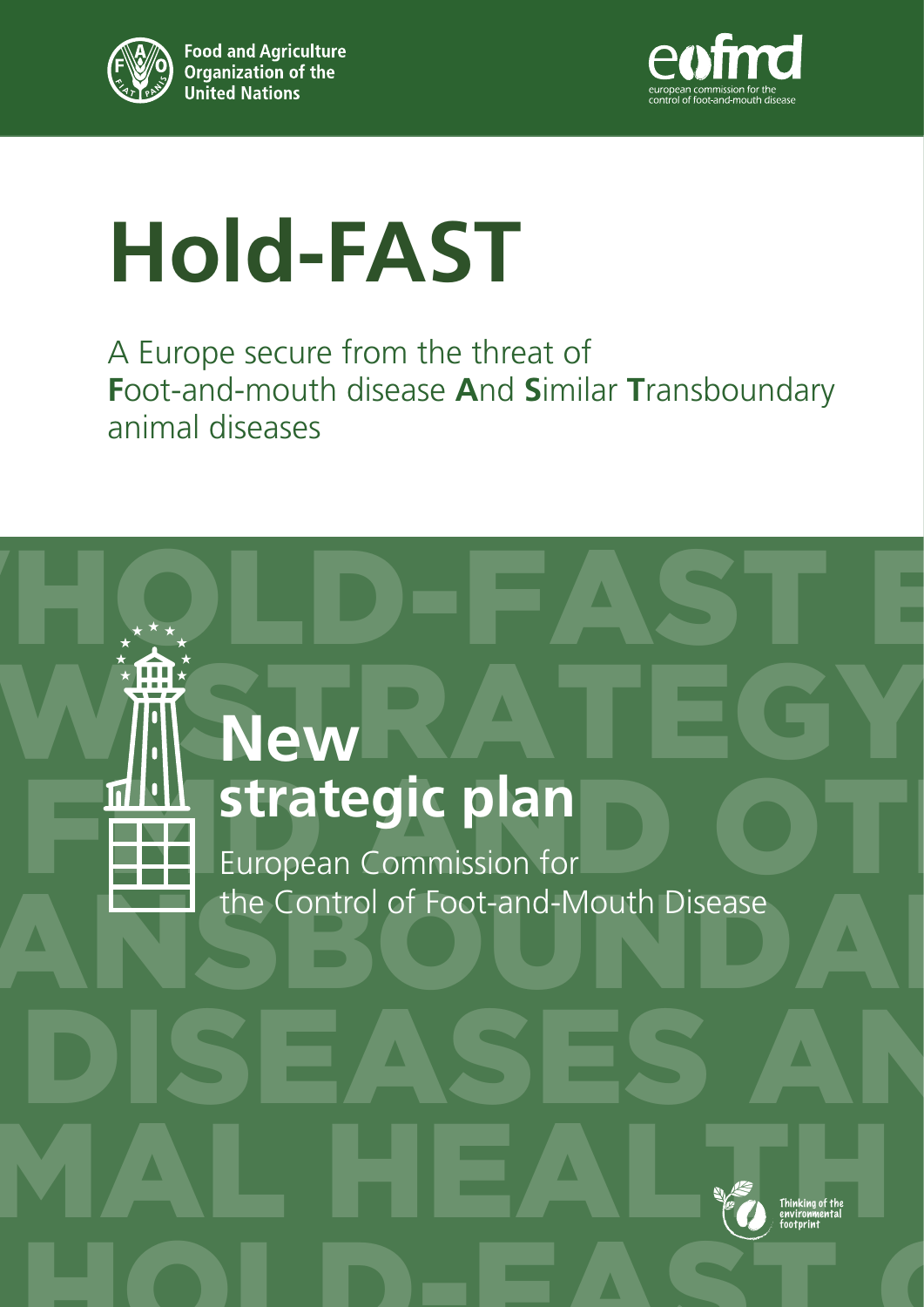A Europe secure from the daily threat of FMD And Similar Transboundary (FAST) animal diseases

|                                                                                                                                                      | Vision of the Strategic Plan<br>A Europe secure from the daily threat of<br>Foot-and-mouth disease And Similar Transboundary (FAST)<br>animal diseases |                                                  |  |  |
|------------------------------------------------------------------------------------------------------------------------------------------------------|--------------------------------------------------------------------------------------------------------------------------------------------------------|--------------------------------------------------|--|--|
|                                                                                                                                                      | The setting: FMD remains the #1 disease risk- but all member states,<br>not only Eu, are at risk of other FAST diseases                                |                                                  |  |  |
| Based on 9 strong principles                                                                                                                         | 4<br>International meetings<br>significant new elements<br>anually                                                                                     |                                                  |  |  |
| Scope:<br>FAST disease threats                                                                                                                       | 5<br>core-activities retained                                                                                                                          | Financial support<br><b>Fc and Member States</b> |  |  |
| 3 goals / levels<br>14 Components<br>Environmentally responsibility<br>European, neighbourhood, Global<br>14 KPI, strategy and tactics<br>operations |                                                                                                                                                        |                                                  |  |  |
| Founded on a proven, highly efficient operational capacity                                                                                           |                                                                                                                                                        |                                                  |  |  |

| Based on 9<br>strong principles                     | significant new elements                       | Owned and Governed by the Member<br>states (ExCom) International<br>co-ordination with OIE and FAO (GF-TADS) |
|-----------------------------------------------------|------------------------------------------------|--------------------------------------------------------------------------------------------------------------|
| Scope:<br>FAST disease threats                      | core-activities retained                       | Financial support<br>Ec and Member States                                                                    |
| 3 goals / levels<br>European, neighbourhood, global | 14 Components<br>14 KPI, strategic and tactics | Environmentally<br>reponsible operations                                                                     |

#### **Founded on a proven, highly efficient operational capacity**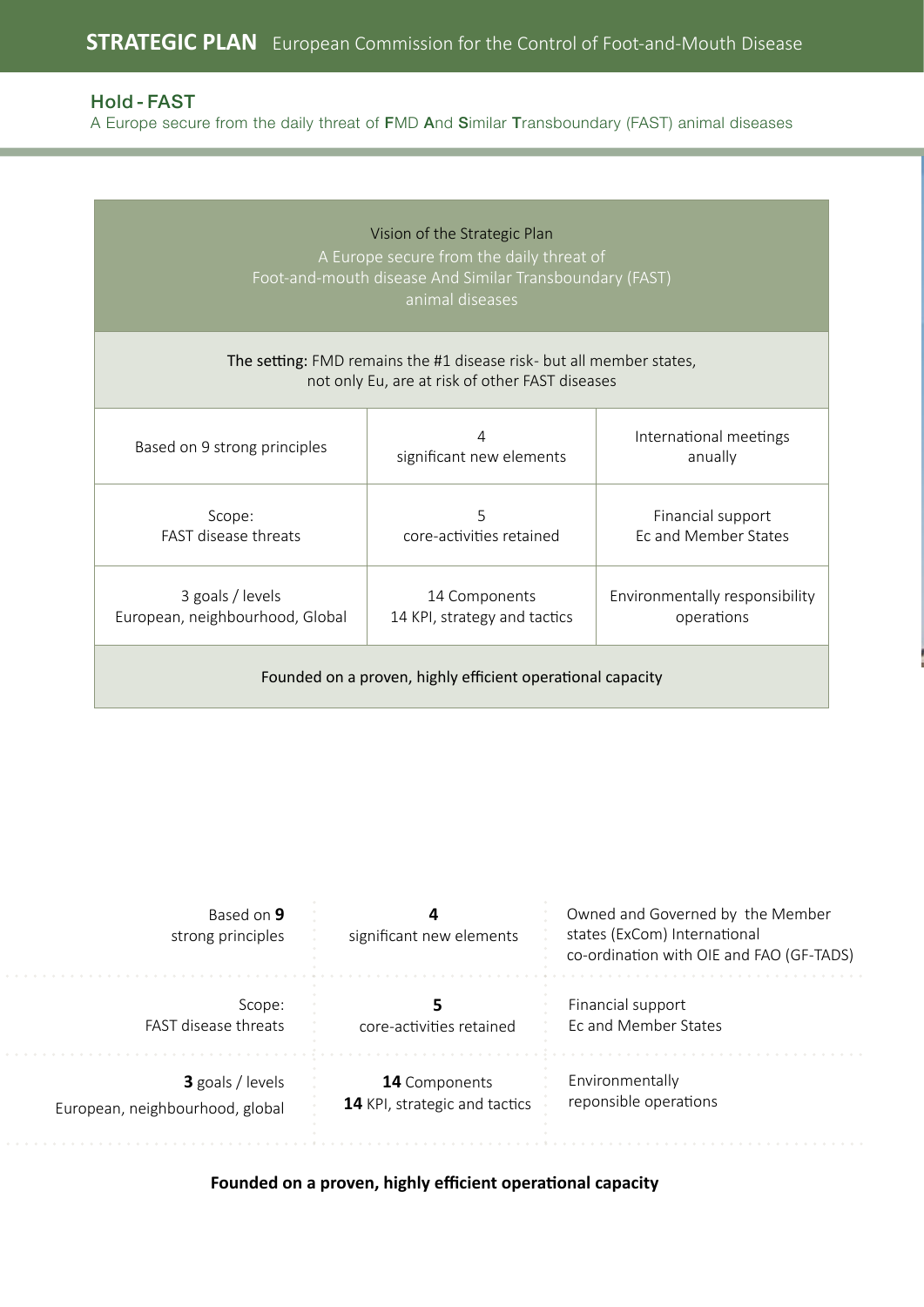A Europe secure from the daily threat of FMD And Similar Transboundary (FAST) animal diseases



#### **Vision of the Strategic Plan**

A Europe secure from the daily threat of Foot-and-mouth disease And Similar Transboundary (FAST) animal diseases

#### **The setting**

FMD remains the #1 disease risk- but all member states, not only EU, are at risk of other FAST diseases

| Based on 9 strong principles    | 4<br>significant new elements | Owned and Governed by the<br>Member states (ExCom) International<br>co-ordination with OIE and FAO<br>(GF-TADS) |
|---------------------------------|-------------------------------|-----------------------------------------------------------------------------------------------------------------|
| Scope:                          | 5                             | Financial support                                                                                               |
| FAST disease threats            | core-activities retained      | Ec and Member States                                                                                            |
| 3 goals / levels                | 14 Components                 | Environmentally                                                                                                 |
| European, neighbourhood, Global | 14 KPI, strategy and tactics  | responsible operations                                                                                          |

Founded on a proven, highly efficient operational capacity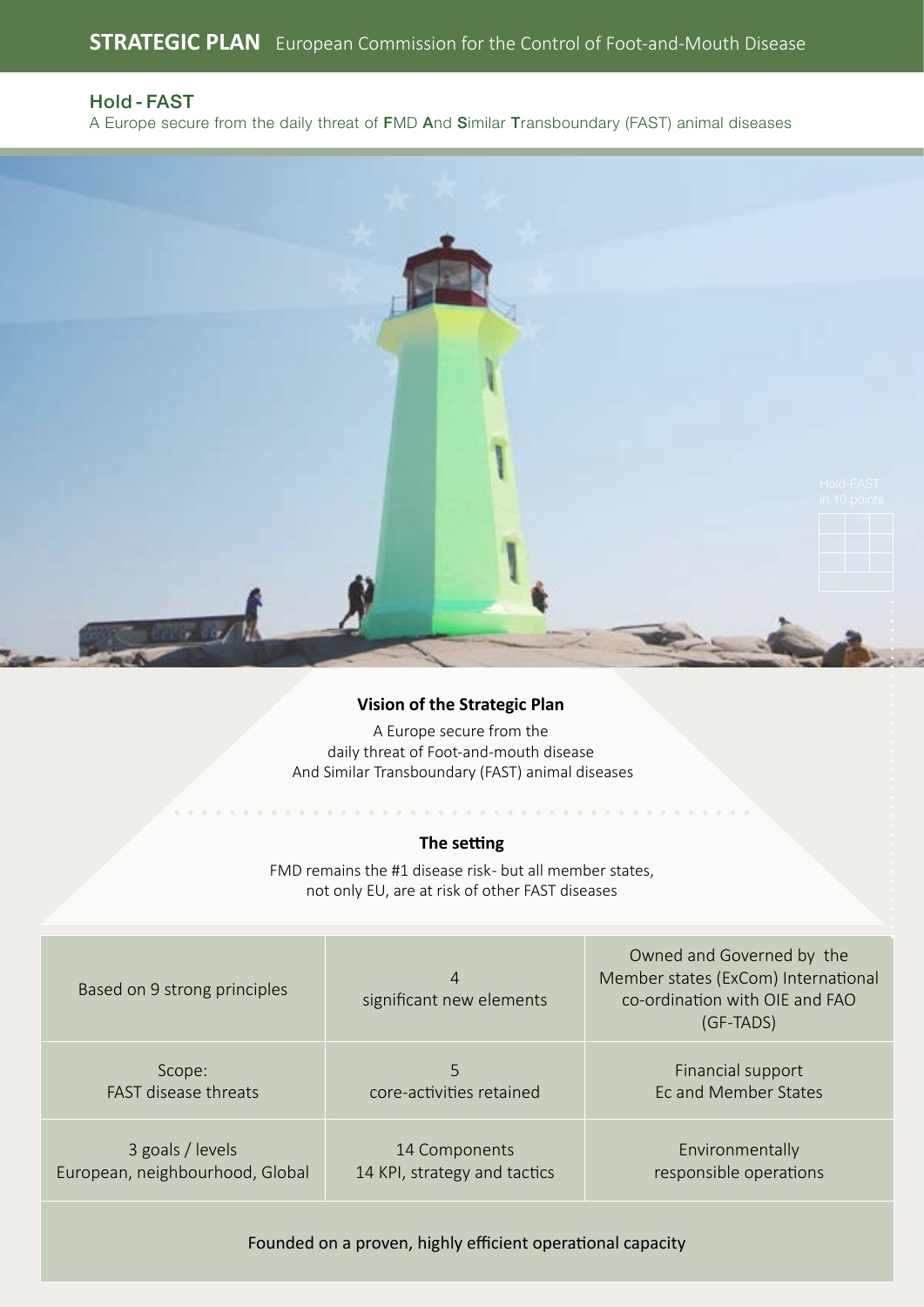A Europe secure from the daily threat of FMD And Similar Transboundary (FAST) animal diseases

### **Hold-FAST**  In 10 points

#### 1. Principles

Non-negotiable values and commitments that frame the entire strategic planning activity:

- Continuous co-ordination
- Regular review of the risk situation
- Synergise efforts with the relevant EU
- Sharing of expertise in emergency preparedness and epidemic management
- Continuous engagement with veterinary services in the neighbourhood
- Effective use of European and neighbourhood reference laboratories and expertise
- World-leading training quality and tools
- Continuous improvement in delivery and impact
- An attitude of always seeking to leverage efforts



#### 2. Clear Scope

Foot-and-mouth disease (FMD) and those transboundary animal diseases which pose similarities to FMD.

#### 3. Three goals (Pillars)

| <b>IMPROVE PREPAREDNESS</b>                                                                                                                         | REDUCE RISK                                                                                                              | Ш<br><b>SUSTAINED PROGRESS</b>                                                                                                          |
|-----------------------------------------------------------------------------------------------------------------------------------------------------|--------------------------------------------------------------------------------------------------------------------------|-----------------------------------------------------------------------------------------------------------------------------------------|
| Improve preparedness<br>for management of<br><b>FMD and similar TADS</b><br>("FAST diseases") crises<br>by Members and across<br>Europe as a whole. | Reduce risk to Members<br>from the FAST disease<br>(FMD and similar TADS)<br>situation in the European<br>neighbourhood. | Sustained progress of the<br>GF-TADS Global Strategy<br>against FMD and the<br>improved security of<br>supply of effective<br>vaccines. |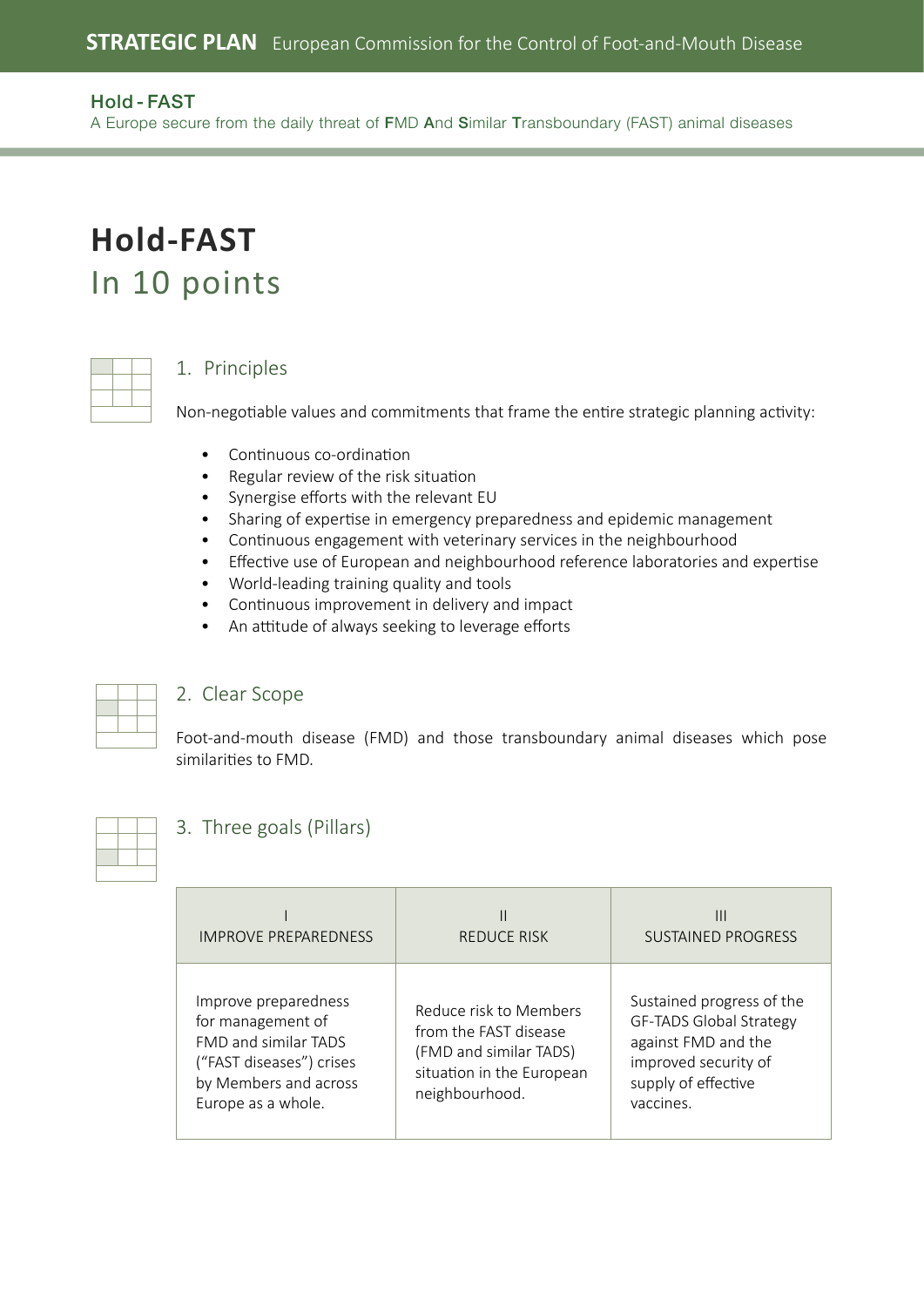A Europe secure from the daily threat of FMD And Similar Transboundary (FAST) animal diseases

#### 4. Key Performance Indicators, Strategies and Tactics

14 Components > 14 KPIs, each with Strategy and Tactics.

- KPIs: Quantitative measures that reflect progress towards objectives.
- Strategies: Approaches taken to achieve a particular objective.
- Tactics: Specific actions, projects, or initiatives that will be executed to achieve an objective.

| Goal                 | <b>OBJECTIVES</b>                                                                                                                                                                                                                                                                                                 | KPI<br>Key Performance<br>Indicators                                                                                                                                                                                                                                                                                                                  |
|----------------------|-------------------------------------------------------------------------------------------------------------------------------------------------------------------------------------------------------------------------------------------------------------------------------------------------------------------|-------------------------------------------------------------------------------------------------------------------------------------------------------------------------------------------------------------------------------------------------------------------------------------------------------------------------------------------------------|
| IMPROVE PREPAREDNESS | National capacity development<br>Regional and national capacity in<br>emergency preparedness<br>Preparedness for use of emergency<br>vaccination<br>South-Eastern Europe<br>Applied research program<br>Proficiency test services (extended EU<br>scheme)<br>• FAST disease information gathering<br>and analysis | Knowledge Achieved With Training<br>MS satisfaction with CP tools<br>MS satisfaction with EV assessments<br>• % countries having tested CP plans for<br><b>FAST diseases</b><br>• Satisfaction of Technical Committee with<br>completed studies<br>• Number of eligible non-EU countries<br>participating<br>• MS satisfaction with FAST risk reports |
| REDUCE RISK          | Co-ordinated activities (under GF-<br>$\bullet$<br>TADS/REMESA)<br>FAST disease: Improved Early Warning<br>Integrated capacity development                                                                                                                                                                        | • PCP-FMD indicators for progress (14<br>countries)<br>• Regular surveys of satisfaction levels<br>with EW system outputs<br>Knowledge Achieved with Training (tes-<br>ted) and numbers trained.                                                                                                                                                      |
| SUSTAINED PROGRESS   | Sustained and effective PCP-FMD<br>implementation<br>Improved global laboratory support<br>Better training for progressive control<br>Improved vaccine security                                                                                                                                                   | Process indicators, completion of<br>Roadmaps and #countries utilising PSO<br>expertise<br>• Surveillance targets met in three of<br>the five Roadmaps; system for regional<br>vaccine recommendations being used<br>Knowledge Achieved With Training<br>(tested) and numbers trained<br>• PPP: satisfaction of stakeholders in rate<br>of progress   |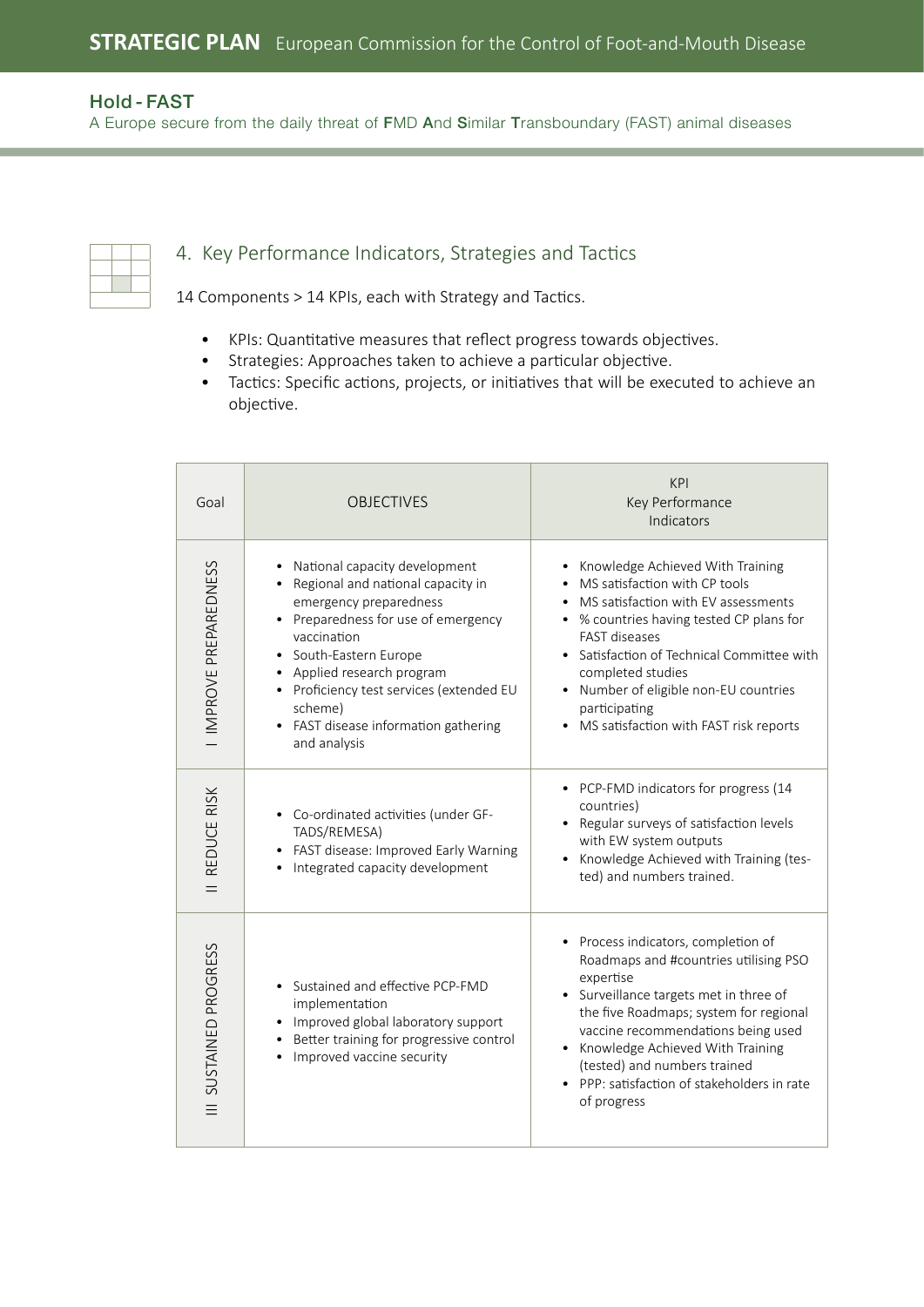#### 5. Significant new elements to the programme

| Modelling                                    | Diagnostic                                                                   | Early warning                                                                                                      | Vaccines                      |
|----------------------------------------------|------------------------------------------------------------------------------|--------------------------------------------------------------------------------------------------------------------|-------------------------------|
| capacity                                     | bank                                                                         | system                                                                                                             |                               |
| A Europe-wide<br>TADS modelling<br>capacity. | Laboratory<br>proficiency and<br>capacity supported<br>by a diagnostic bank. | Integrated FAST<br>disease early<br>warning system in<br>the REMESA/<br>neighbourhood<br>region by end of<br>2020. | Vaccine security<br>platform. |



#### 6. Core elements of the programme continued from Phase IV

| <b>Training</b>                           | <b>GFT</b><br>Prepared                                      | PCP-FMD                                                                                                                        | FAR fund                            | Global<br>intelligence                                                  |
|-------------------------------------------|-------------------------------------------------------------|--------------------------------------------------------------------------------------------------------------------------------|-------------------------------------|-------------------------------------------------------------------------|
| A world-leading<br>training<br>programme. | Expertise and<br>support to<br>MS on their<br>preparedness. | Regionally<br>co-ordinated<br>targeted, national<br>assistance to<br>countries to apply<br>the Progressive<br>Control Pathway. | Fund for Applied<br>Research (FAR). | Global intelligence<br>on FMD with<br>regular risk<br>reporting on FMD. |



#### 7. Oversight. Governance and co-ordination with partners and technical support structures

|                                  | Governance                                              |                                        | Technical support<br>for decissions on changing priorities                                                      |                                       |
|----------------------------------|---------------------------------------------------------|----------------------------------------|-----------------------------------------------------------------------------------------------------------------|---------------------------------------|
|                                  | meets every six months                                  |                                        | <b>EuFMD Standing</b><br>New Special                                                                            |                                       |
|                                  | EuFMD Executive Committee<br>$\ddot{}$<br>OIE, FAO, EC. |                                        | Technical Committee<br>Committee for<br>(STC) for support to<br>decissions on areas of<br>technical complexity. | Surveillance and<br>Applied Research. |
| Co-ordination                    | Co-ordination with the private<br>sector                |                                        | Emergency management                                                                                            |                                       |
| EC (DG-SANTE), EFSA,<br>GF-TADS  | PP Platform for                                         |                                        | Co-ordination                                                                                                   |                                       |
| (Europe,<br>Mid-East,<br>Global) | emergency planing.<br>For private sector<br>engagement. | PP platform<br>for vaccine<br>security | Daily with FAO-OIE and with the GF-TADS<br>Emergency Management Centre (EMC)                                    |                                       |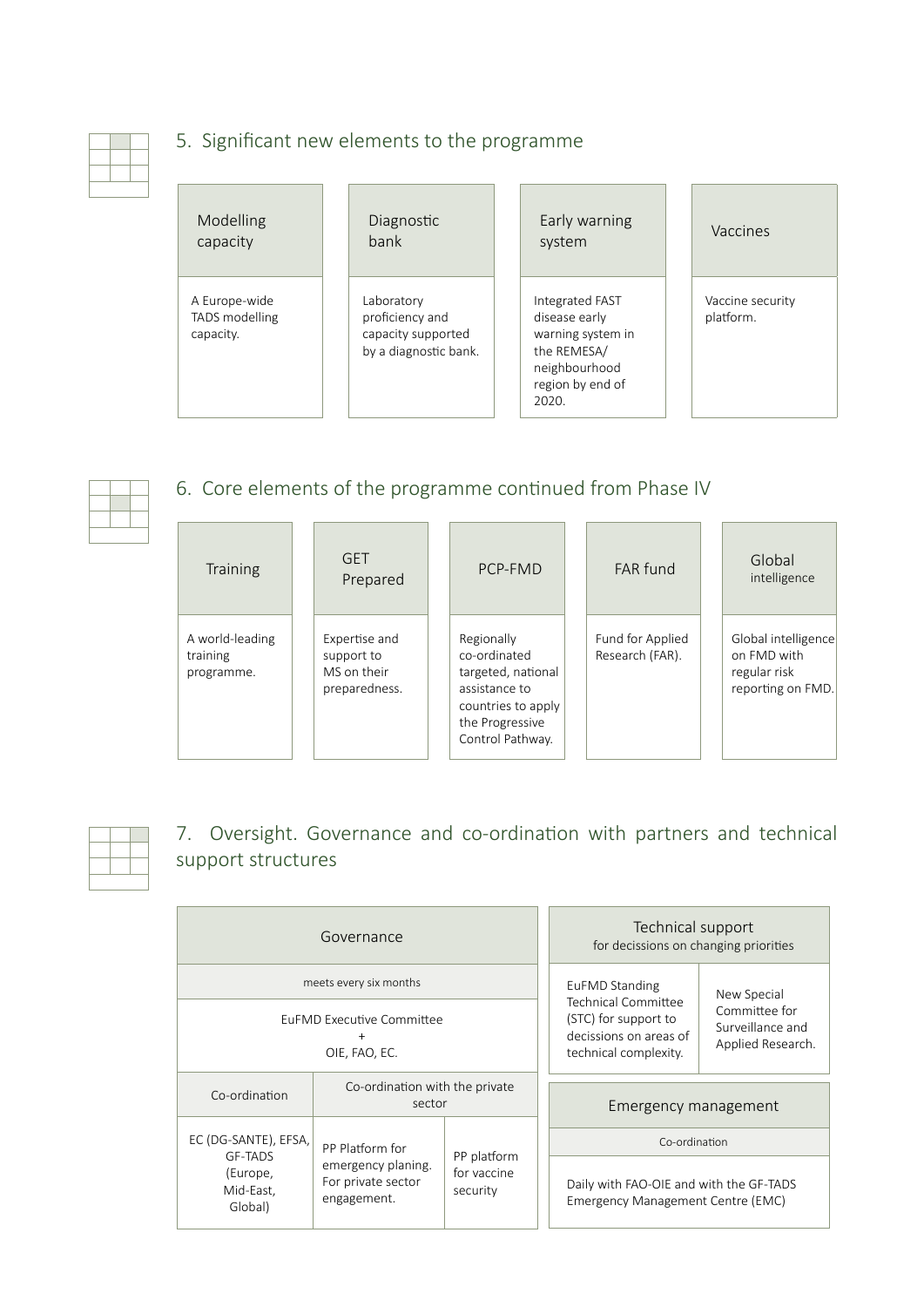8. Operational management

The EuFMD Secreatariat.

#### 9. Financing the plan

| Circa Eur. 4,000,000 per annum |                     |  |
|--------------------------------|---------------------|--|
| Eur. 3,000,000                 | Eur. 1,000,000      |  |
| EC Programme                   | Raised by the EuFMD |  |



#### 10. Environmental responsability and Sustainability Objectives

Applying the three "R's": Reduce, Re-use and Re-cycle to all operations.